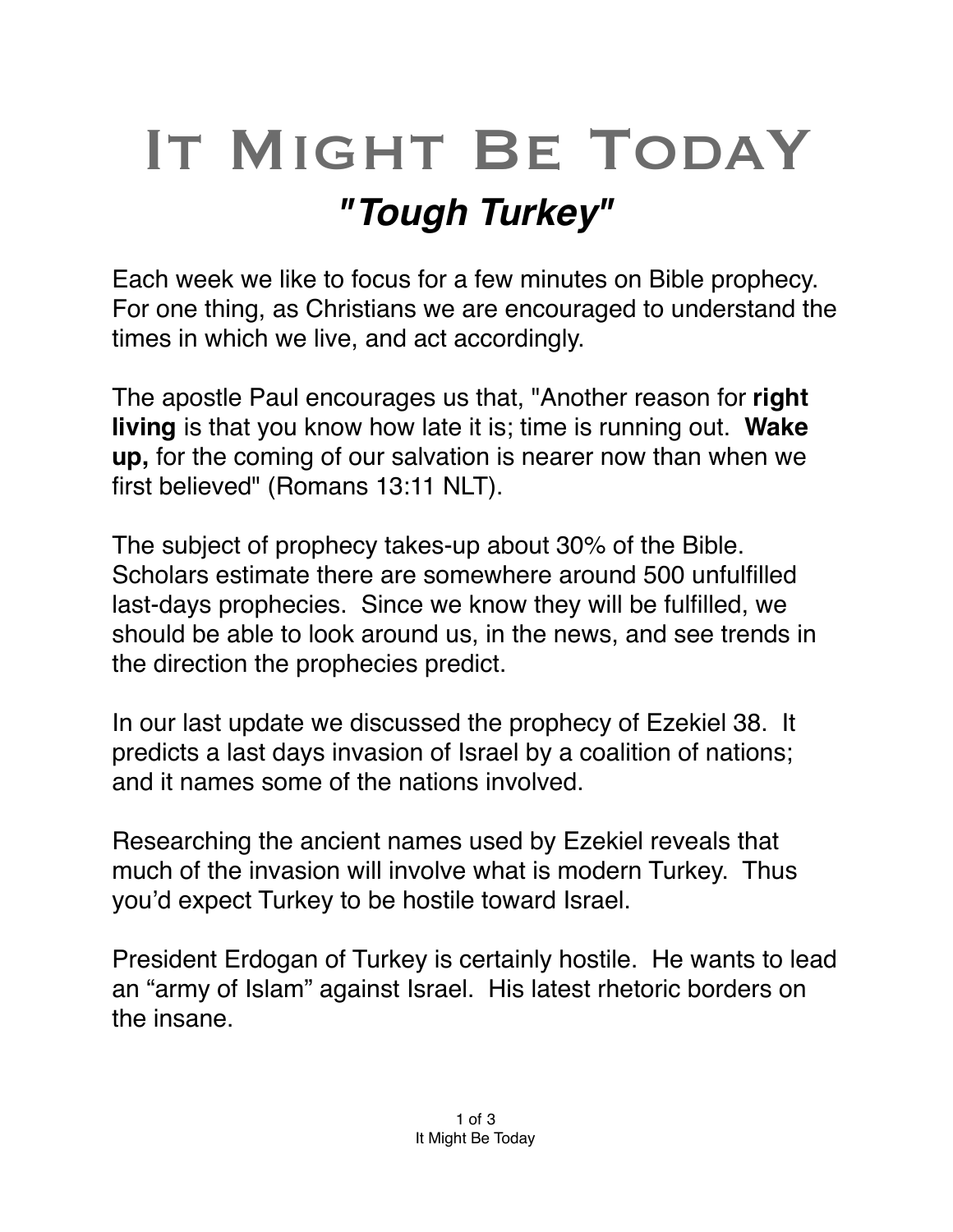The article I read was titled, *Erdo*ğ*an rebuked for claiming Israeli officials have 'Hitler spirit.'*

## Excerpts:

Turkey's president... has said that "Hitler's spirit" was resurgent among Israeli officials, while Israel's prime minister, Benjamin Netanyahu, said Turkey was becoming a "dark dictatorship" as the two regional powers clashed over a new law defining Israel as a Jewish state.

At a meeting with lawmakers from his Justice and Development party on Tuesday, Erdoğan condemned the [nation state law](https://www.theguardian.com/world/2018/jul/19/israel-adopts-controversial-jewish-nation-state-law)  [passed in the Knesset last week,](https://www.theguardian.com/world/2018/jul/19/israel-adopts-controversial-jewish-nation-state-law) which he said mirrored the Nazi obsession with Aryan racial purity.

"This law is evidence that, without doubt, [Israel](https://www.theguardian.com/world/israel) is the most Zionist, fascist, and racist state in the world," Erdoğan said.

"The Israeli administration's view to identify those ancient lands as belonging to Jews alone is no different from Hitler's obsession with the Aryan race," he added. "The Hitler spirit, which dragged the world into a major disaster, has risen again among some Israeli officials."

https://www.theguardian.com/world/2018/jul/24/erdogan-israel-hitler-spirit-comments-netanyahu-jewishnation-state-dispute

Another article said, "Jordan, Saudi Arabia and the Palestinian Authority have all separately warned Israel over the past year about growing Turkish activity in [East Jerusalem,](https://www.haaretz.com/misc/tags/east-jerusalem-1.5598917) which they say is part of an attempt by Turkish President Erdogan to "claim ownership over the Jerusalem issue."